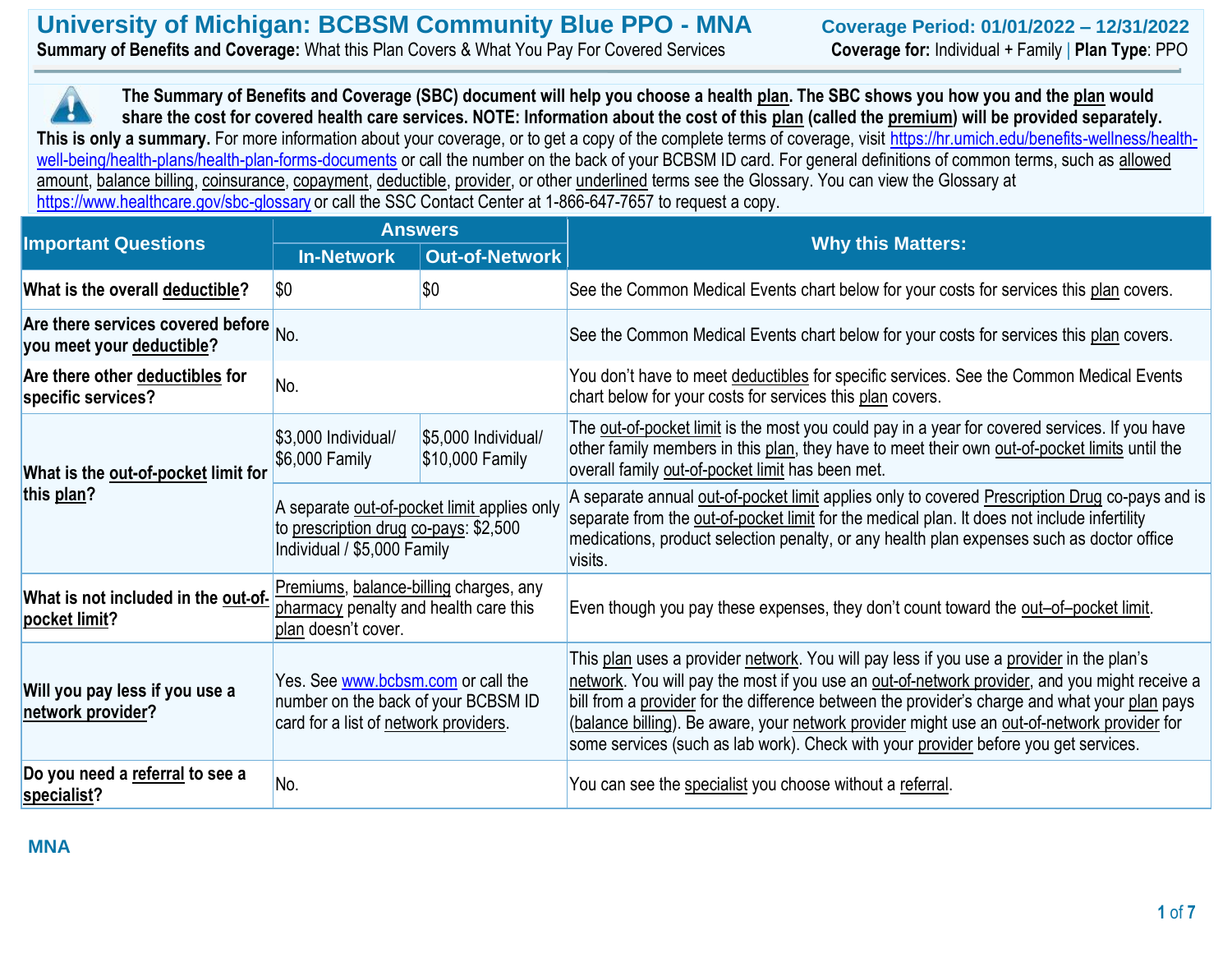

All **copayment** and **coinsurance** costs shown in this chart are after your **deductible** has been met, if a **deductible** applies.

|                                                           |                                                     |                                                                                     | <b>What You Will Pay</b>                                                    | Limitations, Exceptions, & Other Important                                                                                                                           |  |
|-----------------------------------------------------------|-----------------------------------------------------|-------------------------------------------------------------------------------------|-----------------------------------------------------------------------------|----------------------------------------------------------------------------------------------------------------------------------------------------------------------|--|
| <b>Common Medical Event</b>                               | <b>Services You May Need</b>                        | <b>In-Network Provider</b><br>(You will pay the least)                              | <b>Out-of-Network Provider</b><br>(You will pay the most)                   | <b>Information</b>                                                                                                                                                   |  |
|                                                           | Primary care visit to treat<br>an injury or illness | \$20 copay/visit                                                                    | 50% coinsurance                                                             | None                                                                                                                                                                 |  |
|                                                           | Specialist visit                                    | \$20 copay/visit                                                                    | 50% coinsurance                                                             | None                                                                                                                                                                 |  |
| If you visit a health care<br>provider's office or clinic | Other practitioner office<br>visit                  | \$20 copay/office visit for<br>chiropractic and osteopathic<br>manipulative therapy | 50% coinsurance for chiropractic<br>and osteopathic manipulative<br>therapy | Limited to a combined maximum of 24 visits per<br>member per calendar year for chiropractic and<br>osteopathic manipulative therapy.<br>Acupuncture not covered.     |  |
|                                                           | Preventive care/<br>screening/<br>immunization      | No Charge                                                                           | Not covered                                                                 | You may have to pay for services that aren't<br>preventive. Ask your provider if the services you<br>need are preventive. Then check what your plan<br>will pay for. |  |
| If you have a test                                        | Diagnostic test (x-ray,<br>blood work)              | No Charge                                                                           | 50% coinsurance                                                             | None                                                                                                                                                                 |  |
|                                                           | Imaging (CT/PET scans,<br>MRI <sub>s</sub> )        | No Charge                                                                           | 50% coinsurance                                                             | May require preauthorization                                                                                                                                         |  |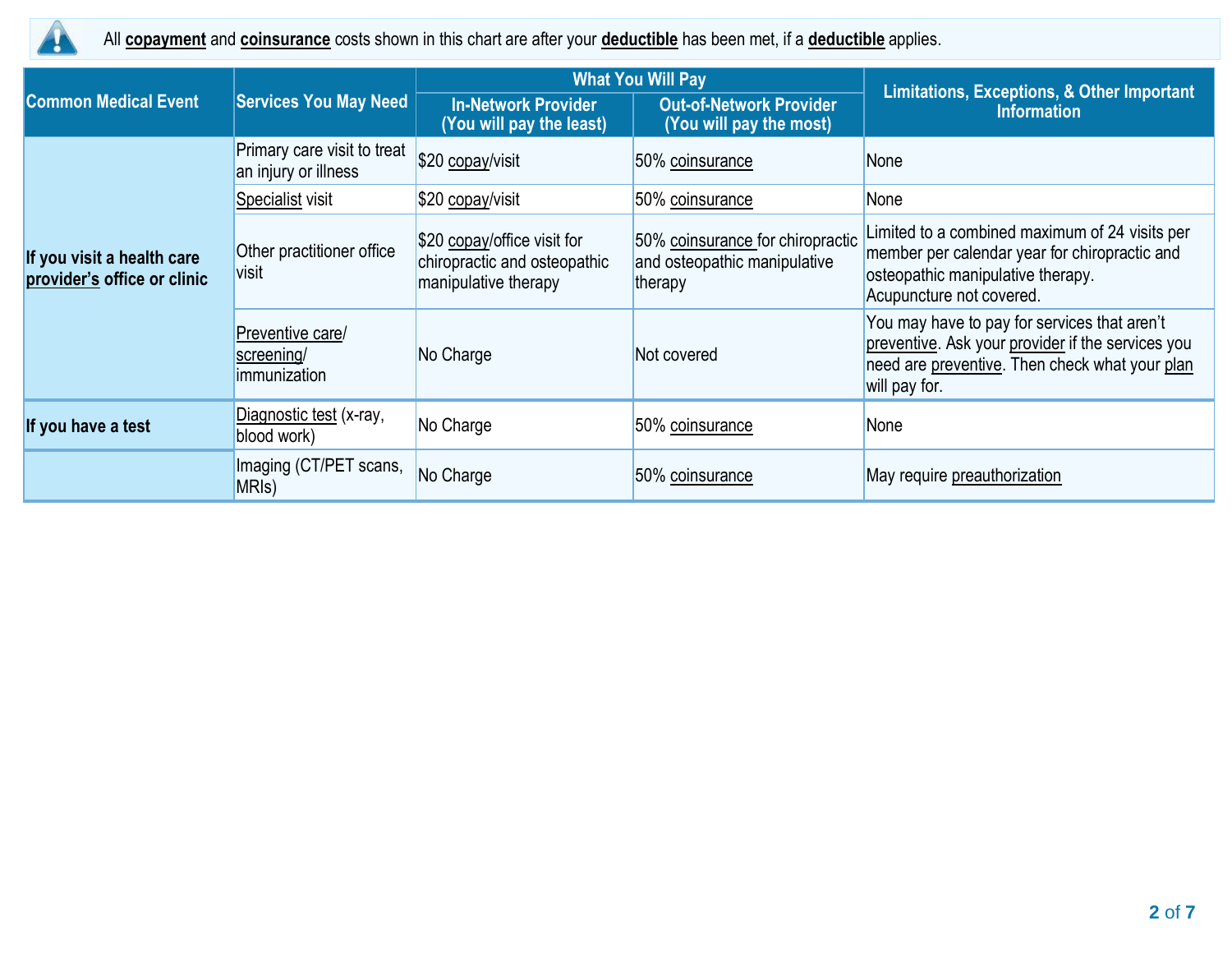|                                                                                                                                                                                                                                                                                                                                            |                              | <b>What You Will Pay</b>                                                                                                                                                                                    |                                                                                                                                                                                                                                                                                                                                                                                                        | <b>Limitations, Exceptions, &amp; Other Important</b>                                                                                                                                                                                                                                                |  |
|--------------------------------------------------------------------------------------------------------------------------------------------------------------------------------------------------------------------------------------------------------------------------------------------------------------------------------------------|------------------------------|-------------------------------------------------------------------------------------------------------------------------------------------------------------------------------------------------------------|--------------------------------------------------------------------------------------------------------------------------------------------------------------------------------------------------------------------------------------------------------------------------------------------------------------------------------------------------------------------------------------------------------|------------------------------------------------------------------------------------------------------------------------------------------------------------------------------------------------------------------------------------------------------------------------------------------------------|--|
| <b>Common Medical Event</b>                                                                                                                                                                                                                                                                                                                | <b>Services You May Need</b> | <b>In-Network Provider</b><br>(You will pay the least)                                                                                                                                                      | <b>Out-of-Network Provider</b><br>(You will pay the most)                                                                                                                                                                                                                                                                                                                                              | <b>Information</b>                                                                                                                                                                                                                                                                                   |  |
| If you need drugs to treat<br>your illness or condition<br><b>NOTE: Magellan RX</b><br><b>Management administers</b><br>the University of Michigan<br><b>Prescription Drug Plan.</b><br><b>NoviXus Pharmacy</b><br>Services administers mail<br>order services.<br>More information about<br>prescription drug coverage<br>is available at | Generic drugs                | Retail co-pay:<br>\$7 (1-34 day supply)<br>$$14$ (35-60 day supply)<br>\$21 (61-90 day supply)<br>Mail order co-pay:<br>\$14 (61-90 day supply)<br>Specialty Drug* co-pay:<br>\$7 (1-34 day supply)         | - You will have to pay the<br>full cost of the drug and<br>file a claim with Magellan<br>RX for reimbursement.<br>Claims must be filed<br>within 90 days of fill.<br>- Non-network<br>reimbursement is limited<br>to a 34-day supply.<br>- You will be reimbursed<br>based on the contracted<br>price that a participating<br>pharmacy would charge<br>for the same drug, minus<br>your co-pay amount. | - You may purchase up to 90 day supplies<br>of medication from NoviXus mail order or<br>a retail pharmacy.<br>- Prescriptions cannot be refilled before<br>75% use.<br>- Some drugs are subject to quantity limits.<br>Certain drugs and supplies are excluded<br>from the plan or require prior     |  |
|                                                                                                                                                                                                                                                                                                                                            | Preferred brand drugs        | Retail co-pay:<br>\$15 (1-34 day supply)<br>\$30 (35-60 day supply)<br>\$45 (61-90 day supply)<br>Mail order co-pay:<br>\$30 (61-90 day supply)<br>Specialty Drug* co-pay:<br>\$15 (1-34 day supply)        |                                                                                                                                                                                                                                                                                                                                                                                                        | authorization.<br>- Coverage is available for a select list of<br>self-administered fertility agents (oral and<br>injectable) subject to a maximum of five<br>prescription fills per eligible family per<br>lifetime.<br>- \$0 co-pay for select insulin and<br>preventive medications in compliance |  |
|                                                                                                                                                                                                                                                                                                                                            | Non-preferred brand drugs    | Retail co-pay:<br>\$30 (1-34 day supply)<br>\$60 (35-60 day supply)<br>\$90 (61-90 day supply)<br>Mail order co-pay:<br>\$60 (61-90 day supply)<br><b>Specialty Drug* co-pay:</b><br>\$30 (1-34 day supply) |                                                                                                                                                                                                                                                                                                                                                                                                        | with the Affordable Care Act. Listing<br>available at: hr.umich.edu/zero-copay-<br>drug-list                                                                                                                                                                                                         |  |
| hr.umich.edu/prescription-<br>drug-plan.                                                                                                                                                                                                                                                                                                   | *Specialty drugs             | Medications indicated as<br>Specialty on the U-M<br><b>Prescription Drug Plan</b><br>Formulary will only be<br>covered when filled at a<br>designated Specialty<br>pharmacy.<br>hr.umich.edu/formulary      | Specialty drugs are limited<br>to 34 day supplies.<br>Exception: a 90-day supply<br>is allowed for<br>immunosuppressives and<br>antiretroviral medications.                                                                                                                                                                                                                                            |                                                                                                                                                                                                                                                                                                      |  |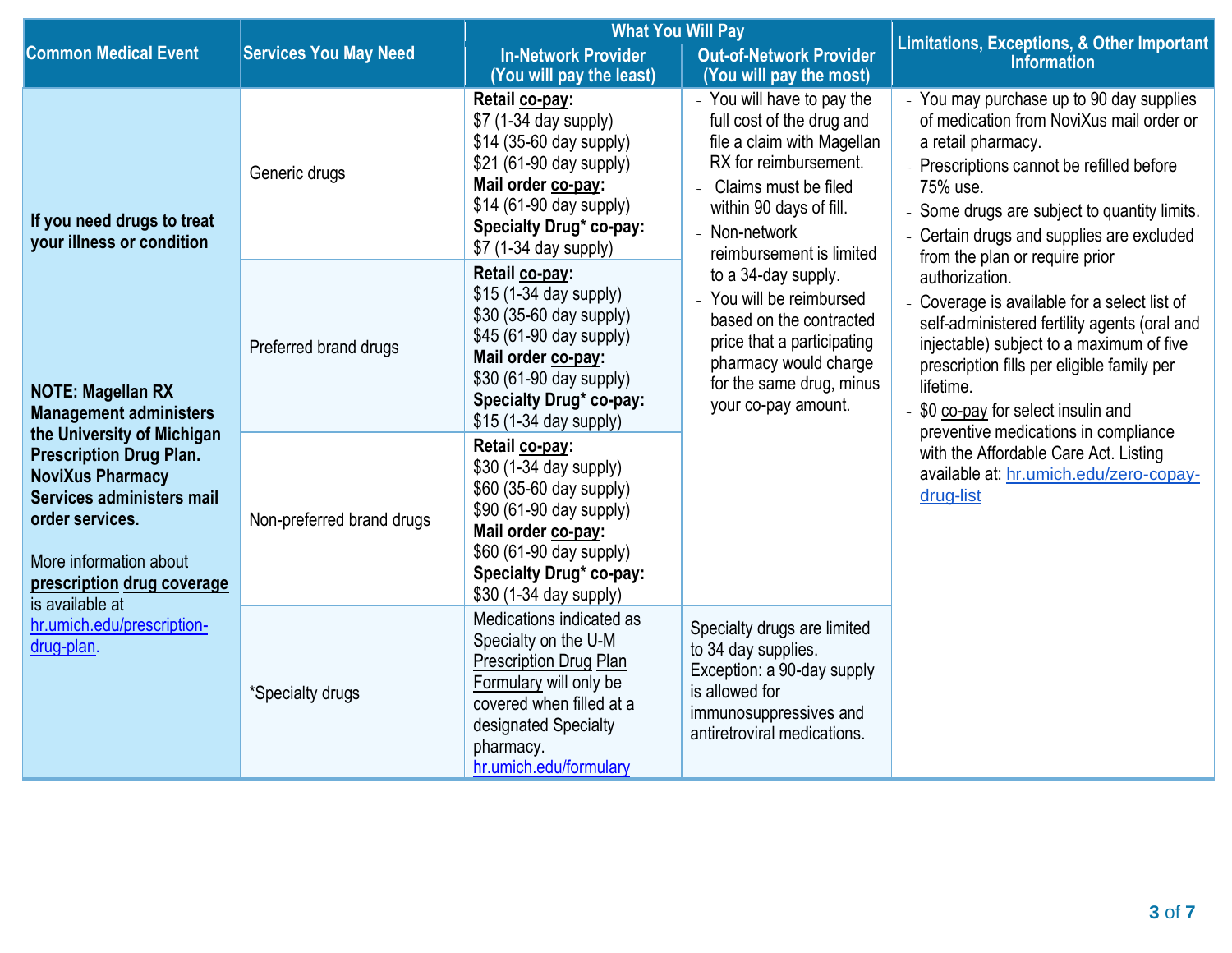| If you have outpatient                                               | Facility fee (e.g., ambulatory<br>surgery center) | No Charge                                                                                                              | 50% coinsurance                                                                                                     | None                                                                                                                                                                                        |
|----------------------------------------------------------------------|---------------------------------------------------|------------------------------------------------------------------------------------------------------------------------|---------------------------------------------------------------------------------------------------------------------|---------------------------------------------------------------------------------------------------------------------------------------------------------------------------------------------|
| surgery                                                              | Physician/surgeon fees                            | No Charge                                                                                                              | 50% coinsurance                                                                                                     | None                                                                                                                                                                                        |
|                                                                      | <b>Emergency room care</b>                        | \$75 copay/visit                                                                                                       | \$75 copay/visit                                                                                                    | Copay waived if admitted or for an accidental<br>injury.                                                                                                                                    |
| If you need immediate<br>medical attention                           | Emergency medical<br>transportation               | No Charge                                                                                                              | No Charge                                                                                                           | Mileage limits apply                                                                                                                                                                        |
|                                                                      | Urgent care                                       | \$20 copay/visit                                                                                                       | 50% coinsurance                                                                                                     | None                                                                                                                                                                                        |
|                                                                      | Facility fee (e.g., hospital room)                | No Charge                                                                                                              | 50% coinsurance                                                                                                     | Preauthorization may be required                                                                                                                                                            |
| If you have a hospital stay                                          | Physician/surgeon fee                             | No Charge                                                                                                              | 50% coinsurance                                                                                                     | None                                                                                                                                                                                        |
| If you need mental health,<br>behavioral health, or                  | <b>Outpatient services</b>                        | No Charge                                                                                                              | 50% coinsurance                                                                                                     | Your cost share may be different for services<br>performed in an office setting                                                                                                             |
| substance abuse services                                             | Inpatient services                                | No Charge                                                                                                              | 50% coinsurance                                                                                                     | Preauthorization is required.                                                                                                                                                               |
|                                                                      | Office visits                                     | Prenatal: No Charge<br>Postnatal: No Charge                                                                            | Prenatal: 50% coinsurance<br>Postnatal: 50% coinsurance                                                             | Maternity care may include services described<br>elsewhere in the SBC (i.e. tests) and cost<br>share may apply.                                                                             |
| If you are pregnant                                                  | Childbirth/delivery professional<br>services      | No Charge                                                                                                              | 50% coinsurance                                                                                                     | None                                                                                                                                                                                        |
|                                                                      | Childbirth/delivery facility<br>services          | No Charge                                                                                                              | 50% coinsurance                                                                                                     | None                                                                                                                                                                                        |
|                                                                      | Home health care                                  | No Charge                                                                                                              | No Charge                                                                                                           | Preauthorization is required.                                                                                                                                                               |
|                                                                      | Rehabilitation services                           | \$20 copay/visit                                                                                                       | 50% coinsurance                                                                                                     | Physical, Speech and Occupational Therapy is<br>limited to a combined maximum of 60 visits<br>per member, per calendar year.                                                                |
| If you need help recovering<br>or have other special health<br>needs | <b>Habilitation services</b>                      | No Charge for Applied<br><b>Behavioral Analysis;</b><br>\$20 copay for Physical,<br>Speech and Occupational<br>Therapy | No Charge for Applied<br>Behavioral Analysis;<br>50% coinsurance for Physical<br>Speech and Occupational<br>Therapy | Applied behavioral analysis (ABA) treatment<br>for Autism - when rendered by an approved<br>board-certified behavioral analyst - is covered<br>through age 18, subject to preauthorization. |
|                                                                      | Skilled nursing care                              | No Charge                                                                                                              | No Charge                                                                                                           | Preauthorization is required. Limited to 120<br>days per member per calendar year                                                                                                           |
|                                                                      | Durable medical equipment                         | No Charge                                                                                                              | No Charge                                                                                                           | Excludes bath, exercise and deluxe equipment<br>and comfort and convenience items.<br>Prescription required.                                                                                |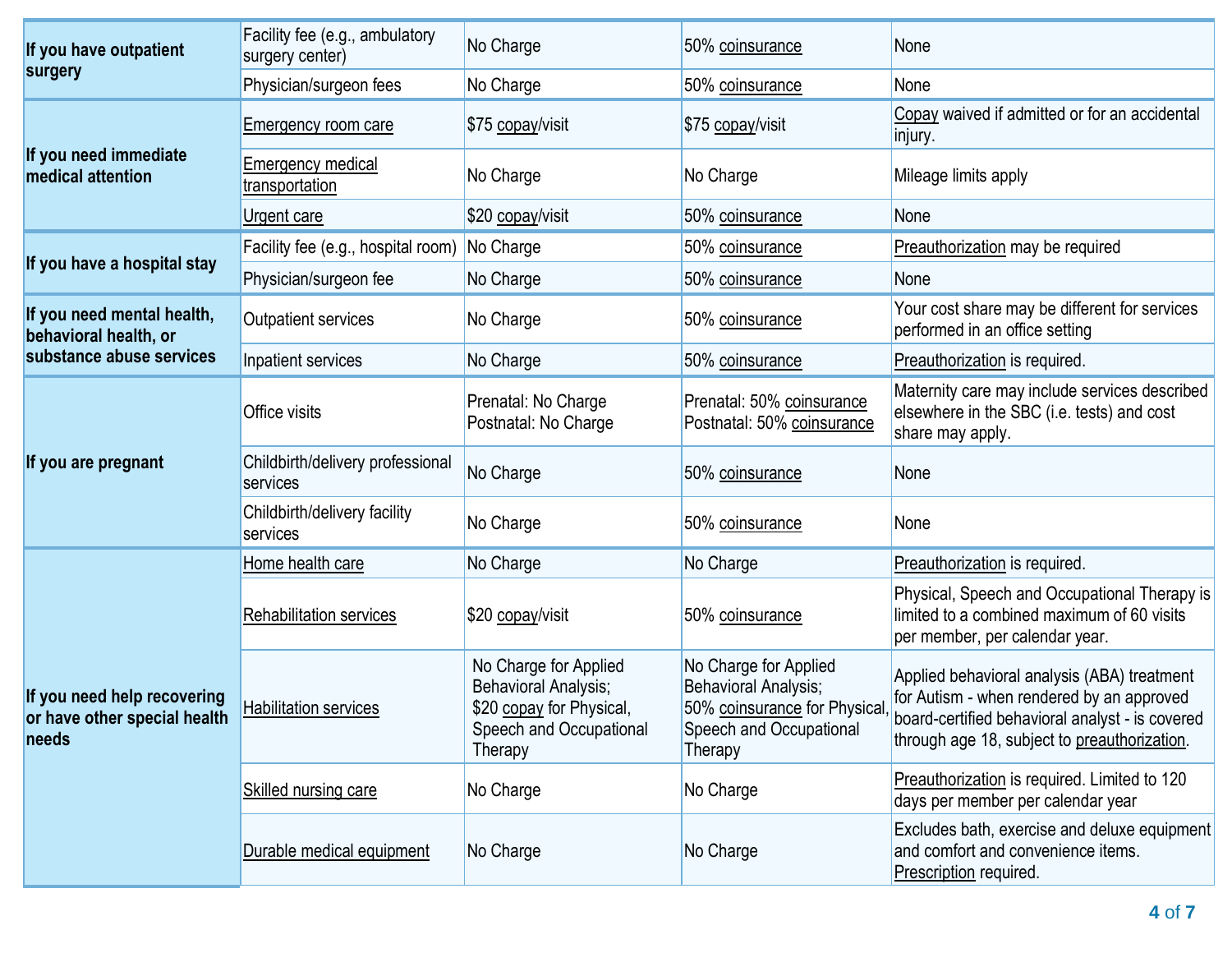|                                                                      |                              | <b>What You Will Pay</b>                               |                                                             | Limitations, Exceptions, & Other Important           |
|----------------------------------------------------------------------|------------------------------|--------------------------------------------------------|-------------------------------------------------------------|------------------------------------------------------|
| <b>Common Medical Event</b>                                          | <b>Services You May Need</b> | <b>In-Network Provider</b><br>(You will pay the least) | <b>Out-of-Network Provider</b><br>(You will pay the most)   | <b>Information</b>                                   |
| If you need help recovering<br>or have other special health<br>needs | Hospice services             | No Charge                                              | No Charge                                                   | Preauthorization is required. Visit limits apply.    |
| If your child needs dental or<br>eye care                            | Children's eye exam          | No charge                                              | 50% coinsurance up to<br>annual maximum of \$40 per<br>exam | Limited to one routine eye exam per calendar<br>vear |
| For more information on<br>pediatric vision or dental,               | Children's glasses           | Not Covered                                            | Not Covered                                                 |                                                      |
| contact your plan administrator                                      | Children's dental check-up   | Not Covered                                            | Not Covered                                                 |                                                      |

# **Excluded Services & Other Covered Services:**

|                                                                                                                              |           | Services Your Plan Generally Does NOT Cover (Check your policy or plan document for more information and a list of any other excluded services.) |  |                      |
|------------------------------------------------------------------------------------------------------------------------------|-----------|--------------------------------------------------------------------------------------------------------------------------------------------------|--|----------------------|
| Acupuncture treatment                                                                                                        |           | Glasses                                                                                                                                          |  | Routine foot care    |
| Cosmetic surgery                                                                                                             | $\bullet$ | Long term care                                                                                                                                   |  | Weight loss programs |
| Dental care (Adult)                                                                                                          |           |                                                                                                                                                  |  |                      |
| Other Covered Services (Limitations may apply to these services. This isn't a complete list. Please see your plan document.) |           |                                                                                                                                                  |  |                      |
| <b>Bariatric surgery</b>                                                                                                     | $\bullet$ | Habilitation                                                                                                                                     |  | Private-duty nursing |
|                                                                                                                              |           |                                                                                                                                                  |  |                      |
|                                                                                                                              |           |                                                                                                                                                  |  |                      |
| Chiropractic care                                                                                                            | $\bullet$ | Hearing aids                                                                                                                                     |  | Routine eye care     |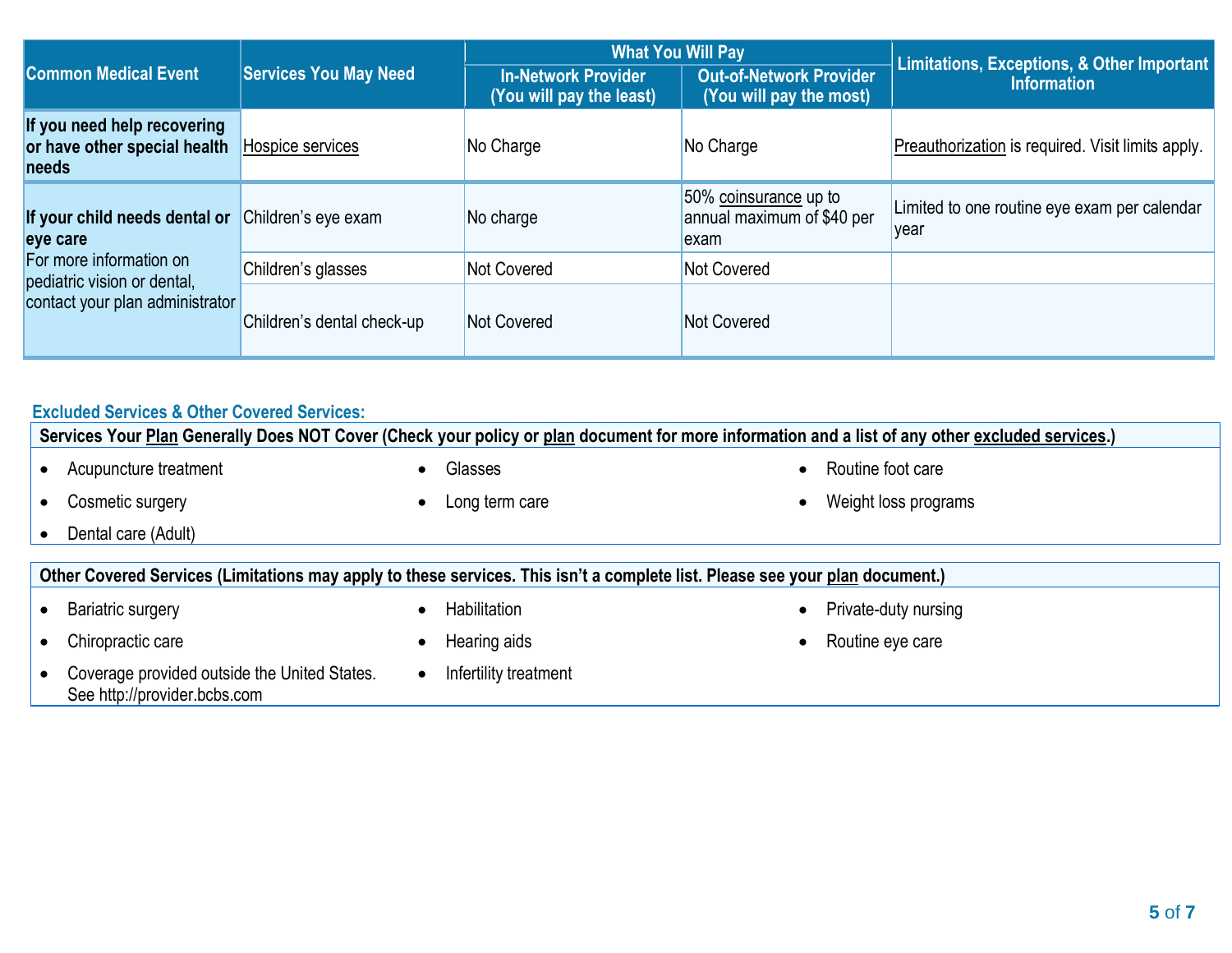Your Rights to Continue Coverage: There are agencies that can help if you want to continue your coverage after it ends. The contact information for those agencies is: Department of Labor's Employee Benefits Security Administration at 1-866-444-3272 o[r www.dol.gov/ebsa/healthreform,](http://www.dol.gov/ebsa/healthreform) or the Department of Health and Human Services, Center for Consumer Information and Human Services, Center for Consumer Information and Insurance Oversight, at 1-877-267-2323 x61565 or [www.cciio.cms.gov](http://www.cciio.cms.gov/) or by calling the number on the back of your BCBSM ID card. Other coverage options may be available to you too, including buying individual insurance coverage through the Health Insurance Marketplace. For more information about the Marketplace, visit [www.HealthCare.gov](http://www.healthcare.gov/) or call 1-800-318-2596.

Your Grievance and Appeals Rights: There are agencies that can help if you have a complaint against your plan for a denial of a claim. This complaint is called a grievance or appeal. For more information about your rights, look at the explanation of benefits you will receive for that medical claim. Your plan documents also provide complete information to submit a claim, appeal, or a grievance for any reason to your plan. For more information about your rights, this notice, or assistance, contact Blue Cross® and Blue Shield<sup>®</sup> of Michigan by calling the number on the back of your BCBSM ID card.

Additionally, a consumer assistance program can help you file your appeal. Contact the Michigan Health Insurance Consumer Assistance Program (HICAP) Department of Insurance and Financial Services, P. O. Box 30220, Lansing, MI 48909-7720 o[r http://www.michigan.gov/difs](http://www.michigan.gov/difs) o[r difs-HICAP@michigan.gov](mailto:difs-HICAP@michigan.gov)

## **Does this plan provide Minimum Essential Coverage? Yes**

[Minimum Essential Coverage g](https://www.healthcare.gov/sbc-glossary/#minimum-essential-coverage)enerally includes plans, health insurance available through the Marketplace or other individual market policies, Medicare, Medicaid, CHIP, TRICARE, and certain other coverage. If you are eligible for certain types of [Minimum Essential Coverage,](https://www.healthcare.gov/sbc-glossary/#minimum-essential-coverage) you may not be eligible for the premium tax credit.

## **Does this plan meet the Minimum Value Standards? Yes**

If your [plan](https://www.healthcare.gov/sbc-glossary/#plan) doesn't meet the [Minimum Value Standards,](https://www.healthcare.gov/sbc-glossary/#minimum-value-standard) you may be eligible for a [premium tax credit t](https://www.healthcare.gov/sbc-glossary/#premium-tax-credits)o help you pay for a [plan t](https://www.healthcare.gov/sbc-glossary/#plan)hrough th[e Marketplace.](https://www.healthcare.gov/sbc-glossary/#marketplace)

### **Language Access Services:**

For assistance in a language below please call the number on the back of your BCBSM ID card.

SPANISH (Español): Para ayuda en español, llame al número de servicio al cliente que se encuentra en este aviso ó en el reverso de su tarjeta de identificación.

TAGALOG (Tagalog): Para sa tulong sa wikang Tagalog, mangyaring tumawag sa numero ng serbisyo sa mamimili na nakalagay sa likod ng iyong pagkakakilanlan kard o sa paunawang ito.

CHINESE (中文): 要获取中文帮助, 请致电您的身份识别卡背面或本通知提供的客户服务号码。

NAVAJO (Dine): Taa'dineji'keego shii'kaa'ahdool'wool ninizin'goo, beesh behane'e naal'tsoos bikii sin'dahiigii binii'deehgo eeh'doodago di'naaltsoo bikaiigii bichi'hoodillnii.

**––––––––––––––––––––––***To see examples of how this plan might cover costs for a sample medical situation, see the next section. –––––––––––***–––––––––––**